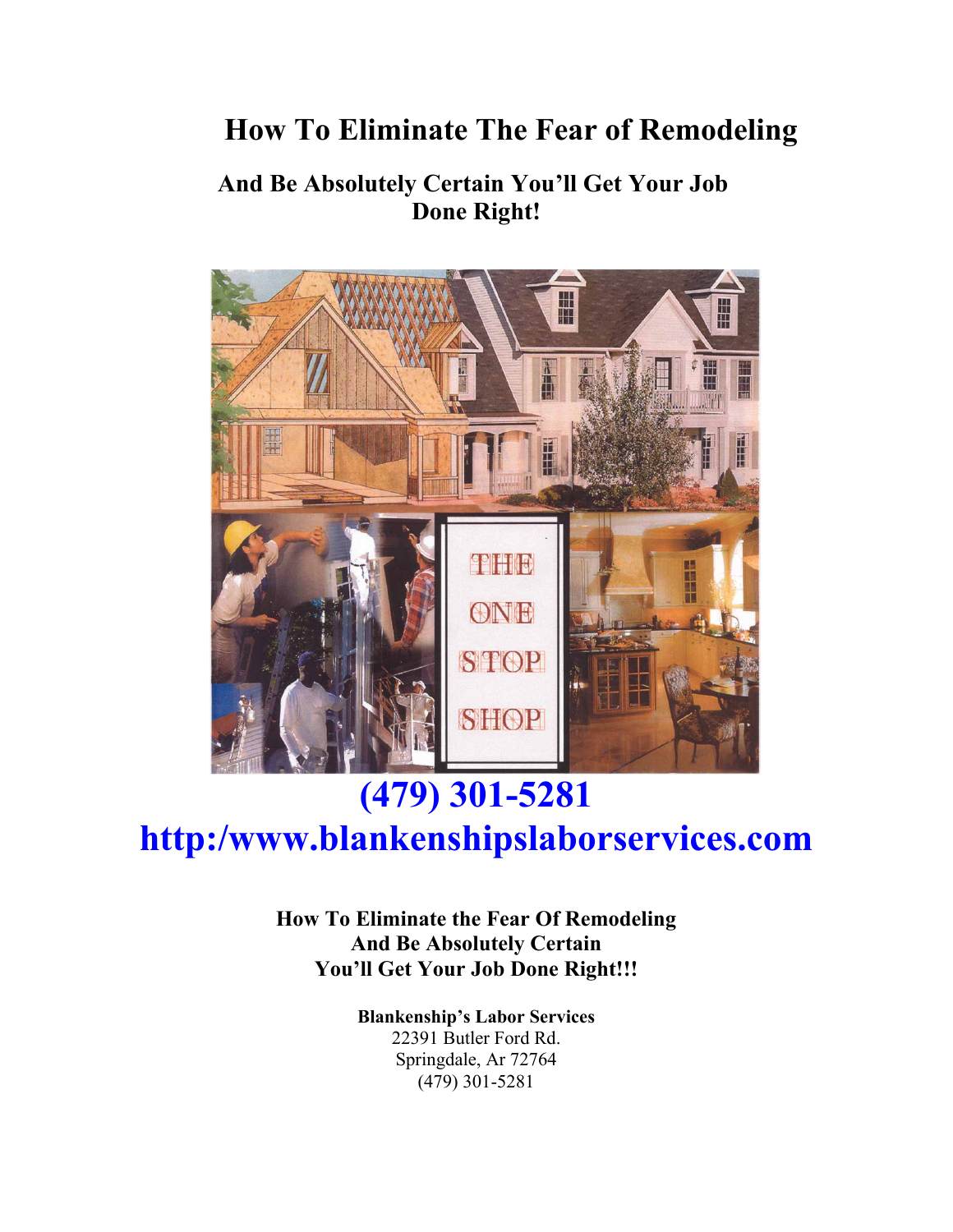## **Facing The Fear**

Thinking about remodeling or painting your home? Scared of making a mistake? You are absolutely right to be concerned. The Better Business Bureau gets more complaints for home improvements than any other category except automotive repairs. It doesn't have to be that way. Follow this plan and know you'll have success.

Most articles written for homeowners contemplating a home improvement project list all the standard rules for selecting the right Contractor, dealing with legal aspects, etc. What they fail to do is give enough information on how to properly assess your personal needs and the make sure those needs get translated into an outstanding finished product.

Our goal is to give you the confidence to take charge of your project so you can make sure you get exactly what you need and want, at a price you want to pay. In other words, **to make it happen right**. The first step occurs when it becomes obvious that there is a need to make changes in your living environment. It is out of this need that the project will emerge. But how?

## **The Value of Planning**

First, it is important to understand that proper planning is the most valuable tool you have. Therefore, it is of tremendous value to list all the things you hope to accomplish with remodeling. Try to be as specific as possible. It is amazing how vague people can be about what they want. The more clearly defined your goal, the easier it will be to achieve.

I suggest that you divide your list into two separate areas: start with the physical requirements and then add the aesthetic considerations. When it comes to physical, I'm not referring to the actual construction process, I'm referring to the actual construction process and the specific physical needs. If your project is a room addition, what functions will take place in that room? What furniture arrangement will be used? If it is a kitchen, what types of storage are needed? Often at this point, I find that people begin thinking ahead to solutions. "We need a pantry cabinet for food storage." Don't fall into this trap.

A pantry cabinet may or may not be the best solution to food storage, but don't limit yourself. A much more effective solution may evolve during the planning process. Concern yourself now, with defining your needs and desires.

The aesthetic aspects may be a little more difficult at first but this is the part that yields some of the most interesting results. Begin by standing back and taking an objective look at your home as it is now. What elements do you like? Which do you dislike? Look through as many books and magazines as possible to pick out room settings and architectural features, which appeal to you. Stretch yourself and find pictures you like, which may be more extreme than what you will probably end up with. By stretching your imagination, you open yourself to the possibility of creating a unique, one-of-a-kind environment.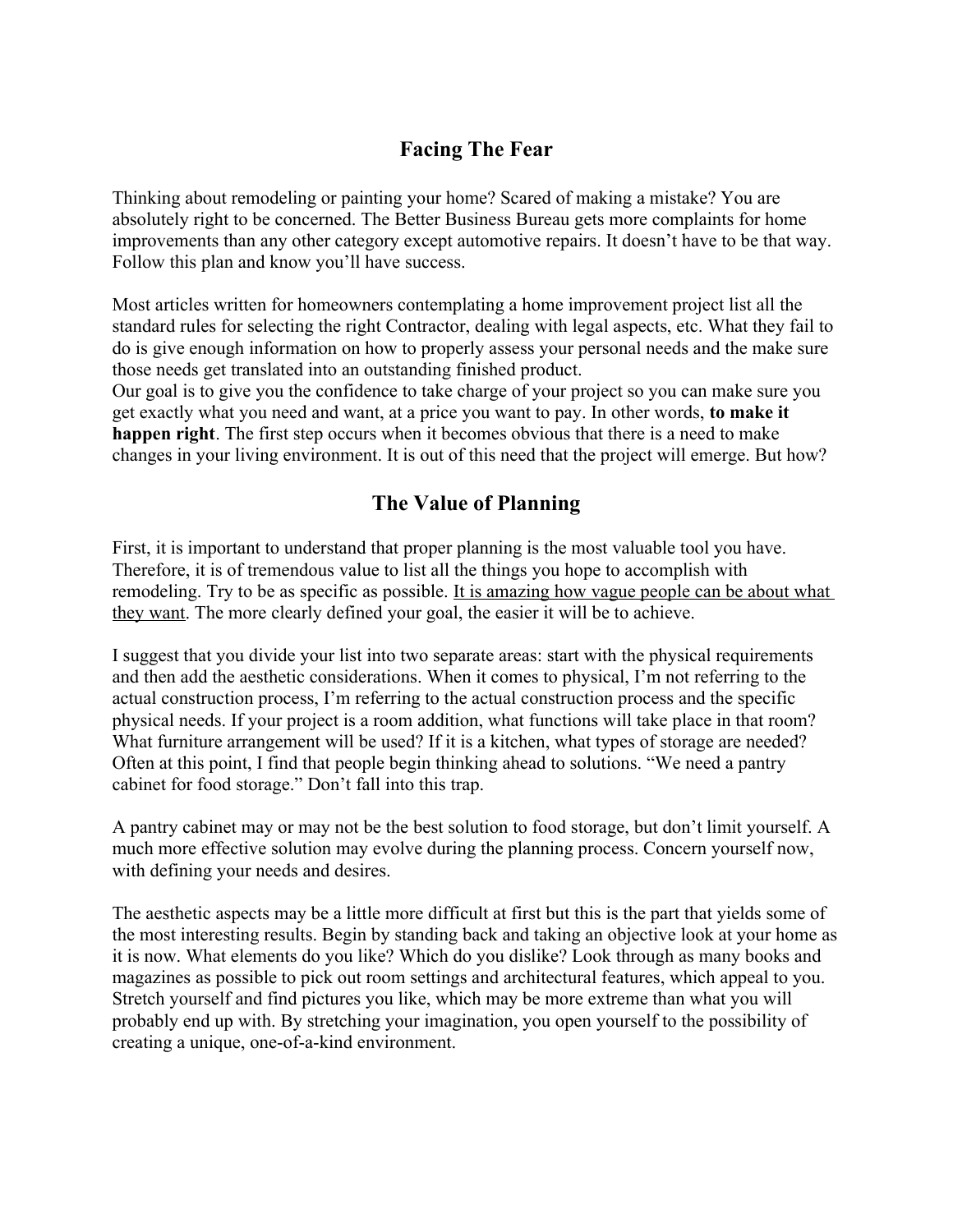## **The Design Criterion Controls Your Selection**

The combination of physical needs and aesthetic desires will eventually form the **Design Criterion**. Once this is clearly defined you will have a good mental image of what to accomplish. At this point, all the choices to be made throughout the project will be a simple matter of determining whether they support the **Design Criterion** or not.

Of course, the Design Criterion is not the ultimate goal. The budget must be brought into the equation before we can establish the goal. However, choices of materials can vary widely in cost yet still support the design criterion. For example, kitchen counter-tops can be made of laminate, tile, solid surfacing, or granite. While each of these vary substantially in cost, colors from each can be selected which will support the design criterion.

When you finish this initial stage of planning, you will have some guidelines, which will keep focused on the end result. It will also help in selecting and working with the designers, contractors, and others who will be helping your dream become reality.

It is not important for you to formulate the design criterion on your own. There are professionals who can help you with this. However, understanding this process will help you be actively involved and feeling in control of your project, while allowing others to use their expertise in turning out the finished product. You'll be more confident about selecting a contractor, since you'll invariably seek out someone who shares your vision.

## **Who Will Design Your Remodeling Project**

Armed with the list you've made and the picture you've accumulated, you are ready to take the next step – selecting a designer or contractor. You've given lots of thoughts to your home improvements project. Collected information. Dreamed of all the possibilities. You know what you want. Now for the big question. Do you need a designer? Unfortunately, there is no easy answer. Since you've already spent considerable time focusing on your needs, making lists, and looking at pictures, it would appear that the design would pretty much fall in place. It might, but there may be important details, which fall by the wayside.

A talented designer will be aware of the many subtleties, which go into the making of an outstanding project. They will have training, formal or informal, which has prepared them to analyze problems and find solutions. In addition, the designer will have seen a large number of similar projects and be aware of all the pitfalls, what works and what doesn't. And, they will work through the objectives with you to formulate and refine the design criterion so that it fits you like a glove.

It is his or her obligations to be sensitive to your budgetary requirements. It benefits no one if you can't afford to build what is designed. They are usually several solutions, which can lead to successful results, so finding a balance between desires and budget are not as difficult as you might imagine.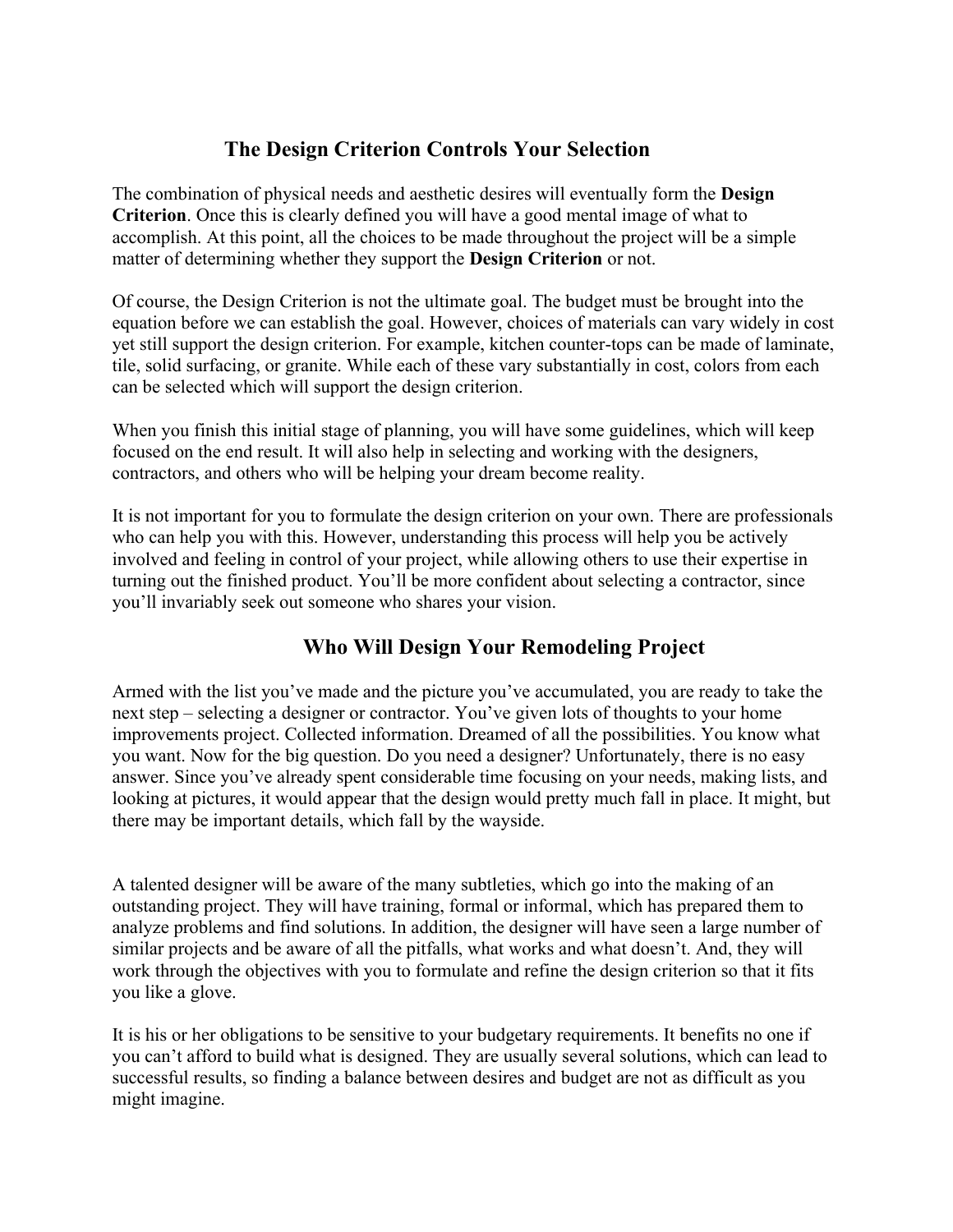Often, people have misconceptions of what a designer is supposed to do for them. They fear that in some way they will be giving control of the project over to someone else. This should never be the case.

By far, the most creative results are born out of the careful collaboration between the two of you. Remember, this is you're project. If you want it to happen right, make sure you have someone you can work with.

So, where do you find this person? Here are the possibilities:

- 1.) A contractor
- 2.) An architect or independent designer
- 3.) A design/build firm
- 4.) You or a friend

It would be great if you could just check out someone's credentials and determine if they meet the required criteria. But the fact is that **creativity is pretty much where you find it.**

#### **Contractors**

Many contractors have the skill, expertise, and flair to do an excellent job on the design work. Most don't but the price, which is usually zero, can be pretty attractive. Be careful! You might get a designer that is worth exactly what you paid for.

#### **Architects**

Don't make that assumption that all architects and independent designers are the most highly talented and creative people in the business. Many have excellent training on the "nuts and bolts" but may not be particularly adept when it comes to artistic ability. Others will over engineer the dickens out of it and come up worth beautiful, detailed expensive drawings that'll send the bids through the roof. Take time to check them out. They'll be the most expensive of all with fees of 5% to 10% of the project cost.

#### **Design/Build**

Design/build firms have been increasing in popularity the last few years and for good reason. These companies offer, "concept to completion" capabilities, which brings excellent continuity to the whole process. The cost of the design is usually much lower than other professional design services. A strong point for using one of these firms is that by the time you're done with the plans, you will know whether or not you want them to do construction.

Don't sign a construction contract before you have a complete set of plans and a bid price. You don't want to be committed until you've had ample opportunity to evaluate their contractor.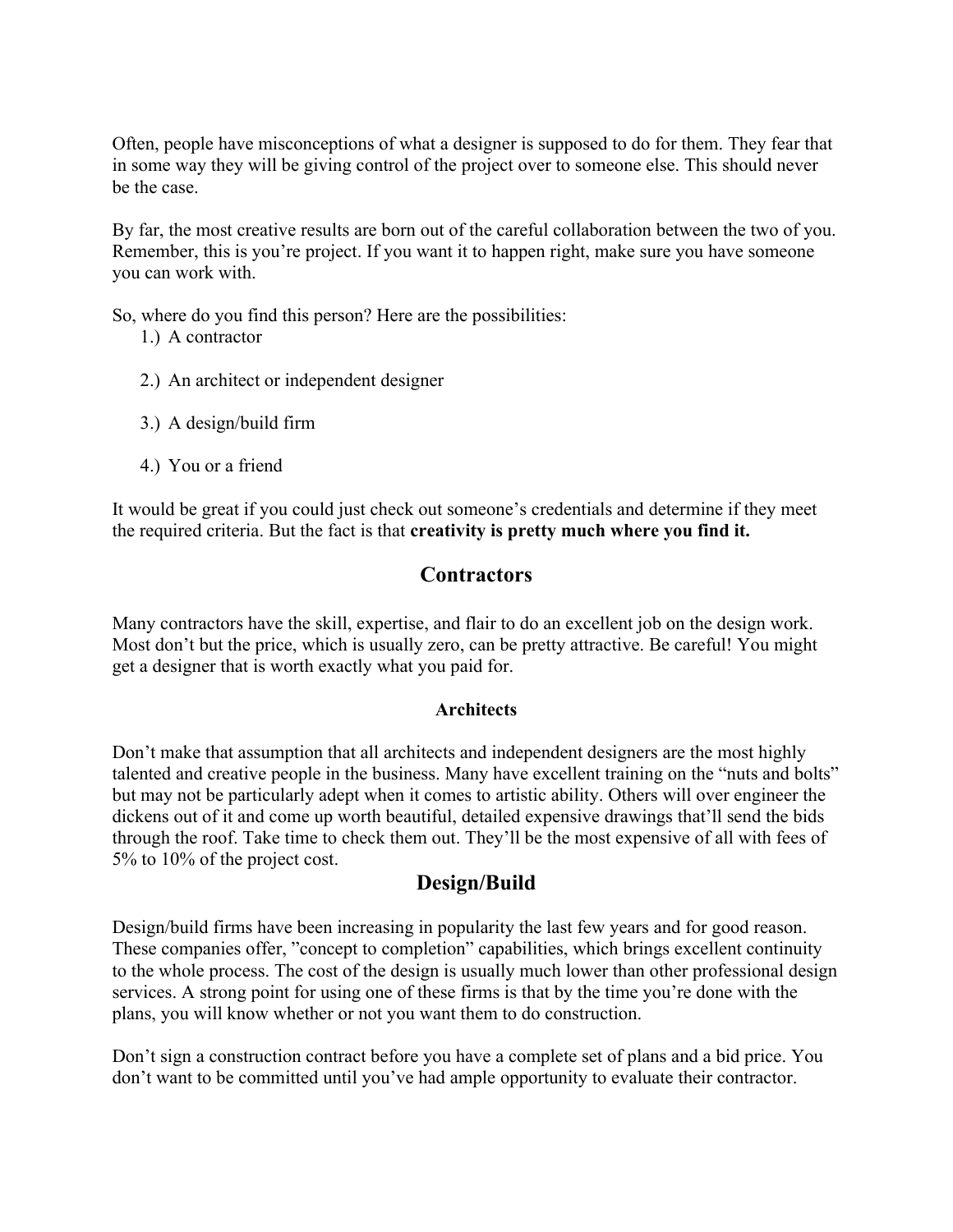#### **Alternatives**

What about handling the design by yourself, or with a friend? Remember what I said about creativity being where you find it? If you feel there is enough talent involved and the project isn't too complex, go for it. Get the contractors to help with technical aspects and you might get excellent results.

Once you have a working set of plans and a clearly defined design criterion, the selection of a contractor is considerably less formidable.

## **The Really Big Decision The Contractor**

Selecting a contractor is such a disagreeable job for some home owners that many people just give up and forget the whole thing. Others, who are more persistent, suffer through no shows, incompetents, and rude people before finding the right person to hire.

Some of this comes with the territory but there are shortcuts. If you have been dealing with an architect, designer, or design/build firm, your half way there. You'll be considering them or their recommendations. It's a start but don't hesitate to compare them with others.

Do you have friends who have had work done? They can be a good source of information. Don't be dismayed with the prospects of wading through the Yellow Pages. There is a company out there that is a perfect for you.

The important thing is to find someone you feel comfortable with and know they are on your side. If you can't develop a good working relationship before entering into a contract, don't proceed with them. What will happen when things go wrong in the middle of construction?

Ask them to furnish you with the critical information you need: including a list of references. Call these people and go see at least one or two completed projects. I urge you to actually view the homes they've worked on. Talking on the telephone won't tell you everything you need to know. **Taking this step could save you much grief later on.**

## **Asking The Right Questions**

Here are specific questions you need to ask. Some answers will come from the contractor, others from the references.

- 1.) Are they licensed and Bonded with the State Department of Labor & Industries?
- 2.) Is they're expertise compatible with the scope of your project?
- 3.) Do they begin jobs on time and diligently follow it through to completion?
- 4.) Do they maintain good communication throughout the jobs?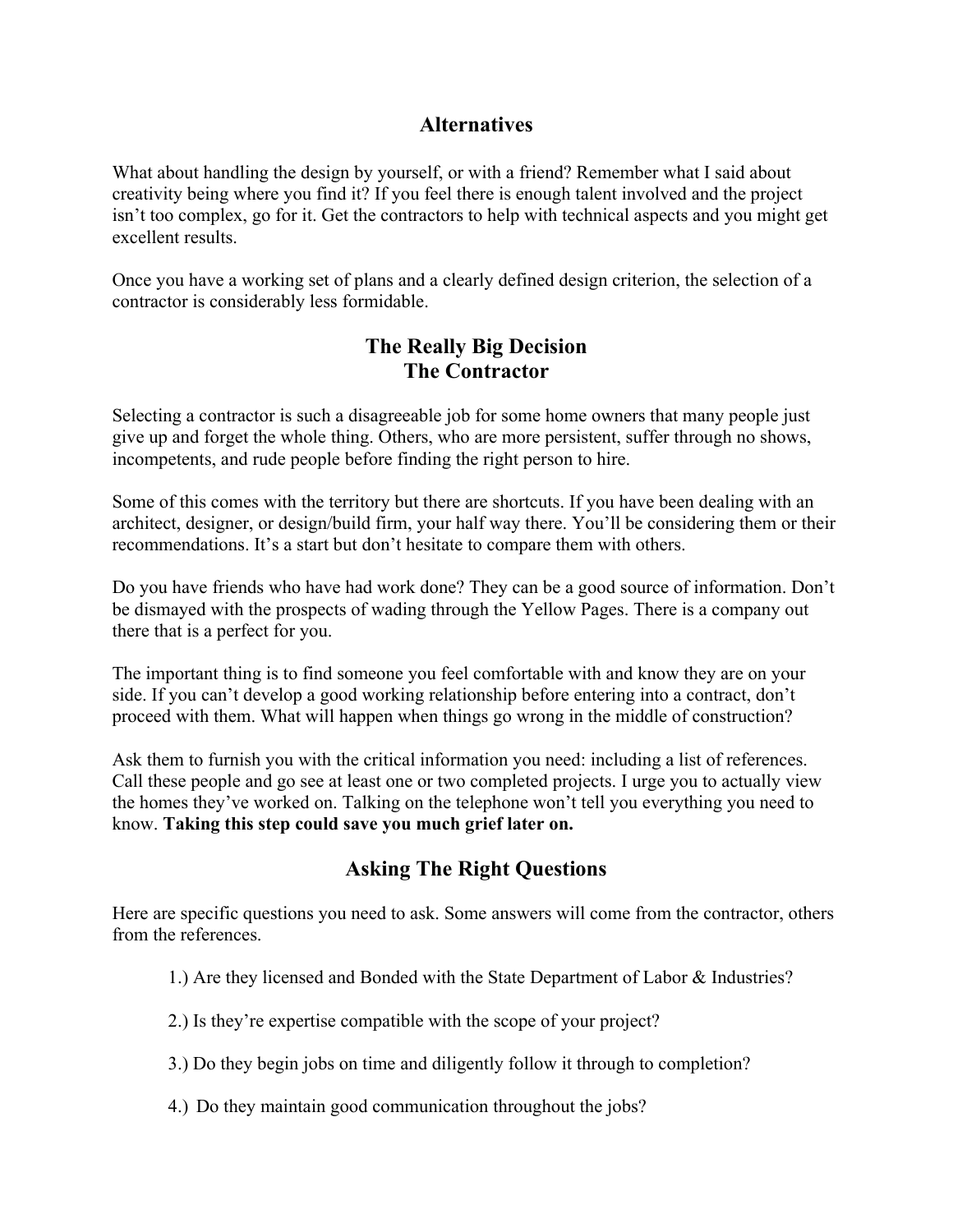- 5.) Are they insured for both liability and worker's compensation?
- 6.) Is there a warranty provided of not less than one year?

If you've done your homework well, then you can move forward feeling confident; not only in the contractor but in yourself.

## **The Art of Protecting Yourself**

Next comes the signing of the contract. There is a definite art to writing a good contract. If too little information is on the Agreement, you leave yourself wide open to assumptions and disagreements if it is too complex, it becomes unwieldy and inflexible. What you want is to eliminate the gray areas. You, the contractor, and the construction crew should know exactly what is included and what is not included. If you're in doubt, err on safe side and have it written in.

Since the design process ideally continues throughout the project, a certain amount of flexibility in the contract is acceptable. Good craftsmen have a whole bag of tricks for putting together the components of a job and they need to be given the freedom to inject they're own creativity and experience.

## **Good Communications Is Essential**

The secret of getting construction details finished the way you want to establish and maintain good communication with all parties involved. **You don't want to become the general contractor but you need to feel connected to the process.** Even if this only means looking the work over at night and having a short phone conversation with the foreman, you'll still have some control.

The contractor should have a well-defined method of establishing and maintaining quick and efficient channels of communication. If they don't, be very cautious. You should be able to reach them when you need them.

#### **Construction – A Bumpy Road**

Be prepared for the normal ups and downs associated with remodeling. These are stages when progress moves with miraculous speed only to be followed by periods best compared with snails. In addition, if there are different tradesmen involved, the whole process becomes herky-jerky, start and stop. It can be madding but it helps to know it's normal.

If something isn't going the way you expect it should, don't sit back quietly back and hope for the best. Ask questions. You deserve an answer. Find someone who can give them to you. Talk to a supervisor, the designer, or even the building inspector, if necessary. But make sure you are comfortable with what has been done. In extreme cases, stop the work. This is your house and you have the right to stop a project, which has been completed in accordance with the design